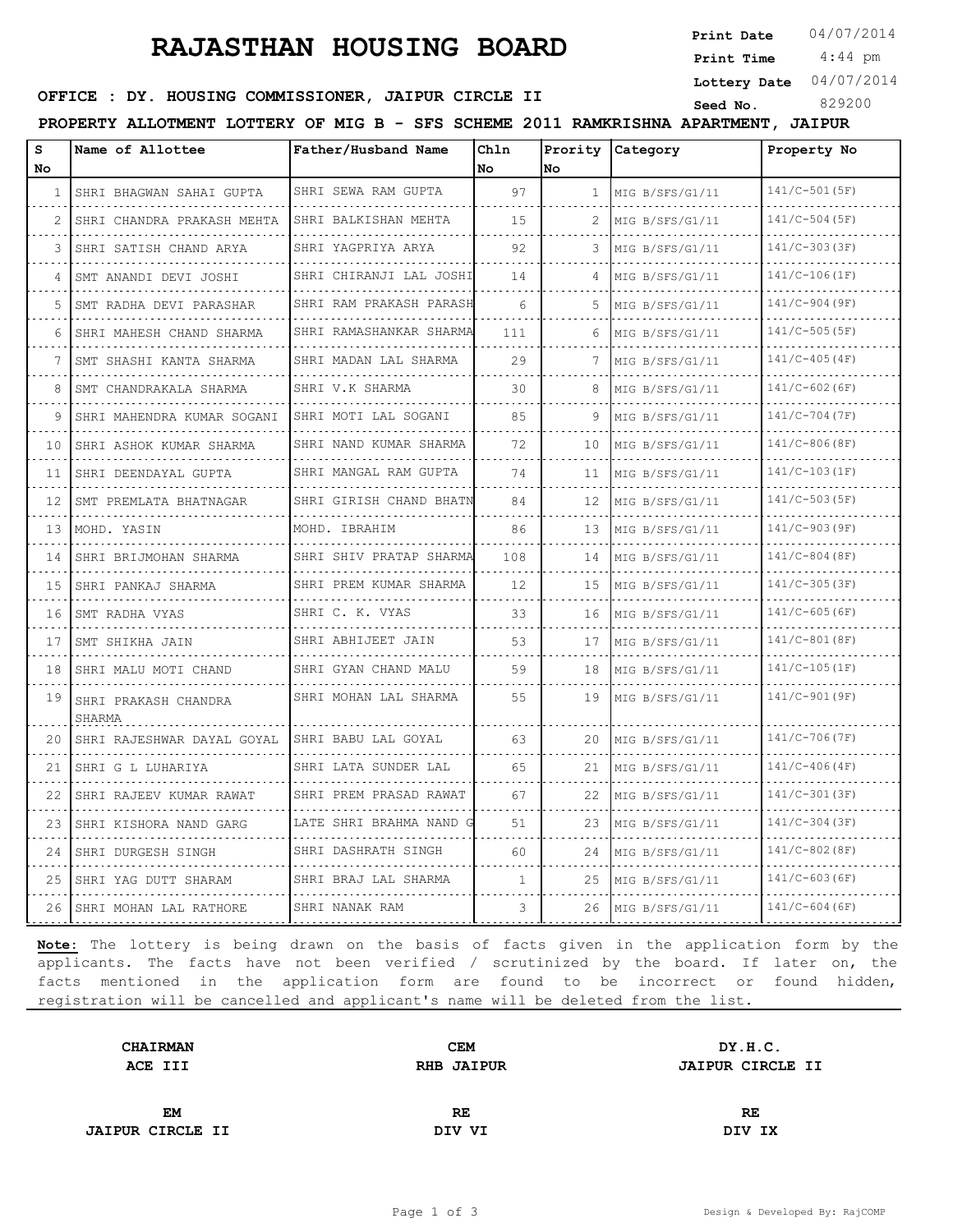## **RAJASTHAN HOUSING BOARD**

**Print Date**  $04/07/2014$ 

 4:44 pm **Print Time**

**Lottery Date** 04/07/2014

### **SEED OFFICE : DY. HOUSING COMMISSIONER, JAIPUR CIRCLE II** Seed No. 829200

**PROPERTY ALLOTMENT LOTTERY OF MIG B - SFS SCHEME 2011 RAMKRISHNA APARTMENT, JAIPUR**

| s  | Name of Allottee                             | Father/Husband Name          | Chln                                                                                                                                       |      | Prority Category | Property No     |
|----|----------------------------------------------|------------------------------|--------------------------------------------------------------------------------------------------------------------------------------------|------|------------------|-----------------|
| No |                                              |                              | No.                                                                                                                                        | lNo. |                  |                 |
| 27 | SHRI RAJEEV SONI                             | LATE SHRI NARENDRA SONI      | 11<br>$\mathcal{L}^{\mathcal{A}}\left( \mathcal{A}^{\mathcal{A}}\right) =\mathcal{L}^{\mathcal{A}}\left( \mathcal{A}^{\mathcal{A}}\right)$ | 27   | MIG B/SFS/G1/11  | $141/C-101(IF)$ |
| 28 | SHRI SAKUNTALA JAIN                          | SHRI DEVENDRA KUMAR JAI      | 19                                                                                                                                         | 28   | MIG B/SFS/G1/11  | $141/C-803(BF)$ |
| 29 | SMT SEEMA TANEJA & SHRI<br>RAJ KUMAR PARNAMI | SHRI GOKAL CHAND PARNAM      | 205                                                                                                                                        | 29   | MIG B/SFS/G1/11  | $141/C-902(SF)$ |
| 30 | SHRI PARIKSHIT SINGH<br>SEKHAWAT             | SHRI MAHENDRA SINGH          | 51                                                                                                                                         | 30   | MIG B/SFS/G1/11  | $141/C-403(4F)$ |
| 31 | SHRI MUKESH KHURANA                          | SHRI CHUNNI LAL KHURANA      | 16                                                                                                                                         | 31   | MIG B/SFS/G1/11  | $141/C-402(4F)$ |
|    | 32 DR. SHRI PURUSOTTAM LAL<br>BANSAL         | SHRI LATA JAGAN LAL GUP      | 14                                                                                                                                         | 32   | MIG B/SFS/G1/11  | 141/C-703(7F)   |
| 33 | SHRI KAPIL NAG                               | SHRI PAYAG NARAYAN MATH      | 5                                                                                                                                          | 33   | MIG B/SFS/G1/11  | $141/C-401(4F)$ |
| 34 | SHRI GAURABH SHARMA                          | SHRI SHIV SUNDER SHARMA      | 7                                                                                                                                          | 34   | MIG B/SFS/G1/11  | $141/C-205(ZF)$ |
| 35 | SHRI VANIL JAGDEV                            | DR. SHRI DEVENDRA KUMAR      | 166                                                                                                                                        | 35   | MIG B/SFS/G1/11  | $141/C-104(LF)$ |
| 36 | SHRI RAJENDRA PATNI                          | SHRI PARASH LAL PATNI        | 152                                                                                                                                        | 36   | MIG B/SFS/G1/11  | 141/C-506(5F)   |
| 37 | SHRI BAJRANG SINGH<br>NATHAWAT               | .<br>SHRI PHOOL SINGH NATHAW | 20                                                                                                                                         | 37   | MIG B/SFS/G1/11  | $141/C-206(ZF)$ |
| 38 | SWYAM PRAKASH GUPTA                          | SHRI RAMJI LAL               | 21                                                                                                                                         | 38   | MIG B/SFS/G1/11  | $141/C-606(GF)$ |
| 39 | SHRI BHAGCHAND JAIN                          | SHRI KASTOOR CHAND JAIN      | 146                                                                                                                                        | 39   | MIG B/SFS/G2/11  | $141/C-502(SF)$ |
| 40 | SHRI JAIDAYAL                                | SHRI SURAJ PRAKASH           | 107                                                                                                                                        | 40   | MIG B/SFS/G2/11  | $141/C-203(T)$  |
| 41 | SMT LATA B. DASWANI                          | .<br>SHRI BHERU MAL DASWANI  | 24                                                                                                                                         | 41   | MIG B/SFS/G2/11  | $141/C-404(4F)$ |
| 42 | SMT ABHA SHARMA                              | SHRI KISHAN SHARMA           | 104                                                                                                                                        | 42   | MIG B/SFS/G2/11  | $141/C-302(SF)$ |
| 43 | SMT SANTOSH DEVI DHINGRA                     | SHRI SADANAND DHINGRA        | 115                                                                                                                                        | 43   | MIG B/SFS/G2/11  | $141/C-905(S)$  |
| 44 | SMT SHASHI PANNIKAR                          | SHRI SRIDHAR PANNIKAR        | 70                                                                                                                                         | 44   | MIG B/SFS/G2/11  | $141/C-202(ZF)$ |
| 45 | SMT KAMLA BHANSALI                           | SHRI MAHAVEER RAJ BHANS<br>. | 51                                                                                                                                         | 45   | MIG B/SFS/G2/11  | $141/C-306(SF)$ |
| 46 | SHRI RAMESH CHAND MEHTA                      | SHRI HIRANAND MEHTA          | 81                                                                                                                                         | 46   | MIG B/SFS/G2/11  | $141/C-705(TF)$ |
| 47 | SHRI DILIP KUMAR BHATIA                      | SHRI BOOL CHAND BHATIA       | 134                                                                                                                                        | 47   | MIG B/SFS/G2/11  | $141/C-601(GF)$ |
| 48 | SHRI GOVIND NARAYAN<br>BHARGAV               | SHRI M.L BHARGAV             | 80                                                                                                                                         | 48   | MIG B/SFS/G2/11  | $141/C-906(SF)$ |
| 49 | SHRI SUDHIR KUMAR GANGWAL                    | SHRI SANMATI KUMAR GANG      | 10                                                                                                                                         | 49   | MIG B/SFS/G2/11  | $141/C-204(ZF)$ |
|    | 50 SHRI SOURAV JAIN                          | SHRI JITENDRA KUMAR JAI      | 127                                                                                                                                        | 50   | MIG B/SFS/G2/11  | $141/C-805(BF)$ |

**Note:** The lottery is being drawn on the basis of facts given in the application form by the applicants. The facts have not been verified / scrutinized by the board. If later on, the facts mentioned in the application form are found to be incorrect or found hidden, registration will be cancelled and applicant's name will be deleted from the list.

| <b>CHAIRMAN</b>         | <b>CEM</b>        | DY.H.C.                 |  |
|-------------------------|-------------------|-------------------------|--|
| ACE III                 | <b>RHB JAIPUR</b> | <b>JAIPUR CIRCLE II</b> |  |
|                         |                   |                         |  |
| EM                      | RE.               | RE                      |  |
| <b>JAIPUR CIRCLE II</b> | DIV VI            | DIV IX                  |  |